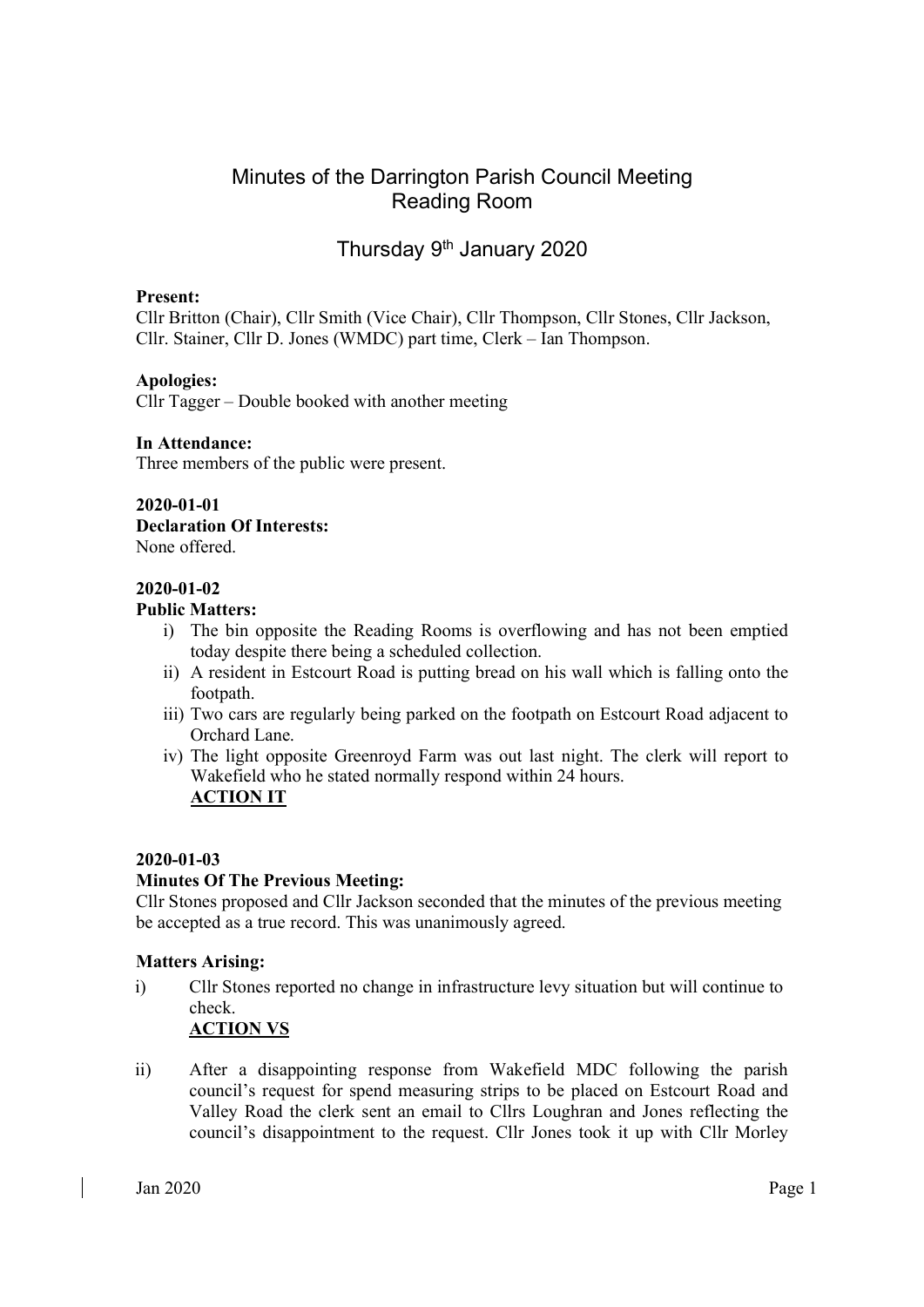who said it was laudable that the parish council wanted to fund a solution to a perceived problem and as a result of his intervention the clerk has received an email from Wakefield's highways department with a contact and offering to review the situation. The clerk will call the representative and advise the councillors on the solution. He did also stated that a councillor now needs to take this project over. It's not within the clerk's area of responsibility to lead such tasks.

# ACTION IT

iii) Cllr Smith has not yet had an opportunity to discuss additional planting options with "First Impressions" and will do so soon. She asked for a copy of the November parish council minutes be sent to her and the clerk will send them to her. This will allow her to ensure she discusses all of the points raised in that meeting.

# ACTION FS / IT

- iv) At the previous meeting the clerk was asked to obtain the deeds for 18 Wentworth Park Rise to see if there are any restrictions regarding the proposed building on the vacant plot. The clerk reported that he had telephoned the appropriate government department in Gloucester and they confirmed there are restrictions on the deeds. Those restrictions are dated October 1968. They were not able to view the restrictions and the only way to obtain the deeds is to send a written application with the fee of  $£7$  and the reply will also be in a written communication. The clerk will advise councillors on the contents of the deeds once the document is received. ACTION IT
- v) The clerk replied to the resident who had asked for a footpath across the village field thanking her for her suggestion. The clerk advised the resident that her suggestion had been passed on to the chair of the "Village Field Committee" and suggested she reinforced her request by putting her request onto the "comments" section of their website.
- vi) Cllr Smith has put the information from Selectra regarding winter fuel costs onto the Darrington Community Facebook site.
- vii) Cllr Stainer, the RFO, will submit the already agreed request for a 3% rise in the precept to Wakefield MDC following the signing of the appropriate documentation by the chairman. The chairman duly signed and Cllr Stainer will now submit the application. ACTION PS
- viii) The clerk has formerly agreed the quote from First Impressions for the floral displays next year. The RFO has received the invoice and will present it for payment at the March meeting.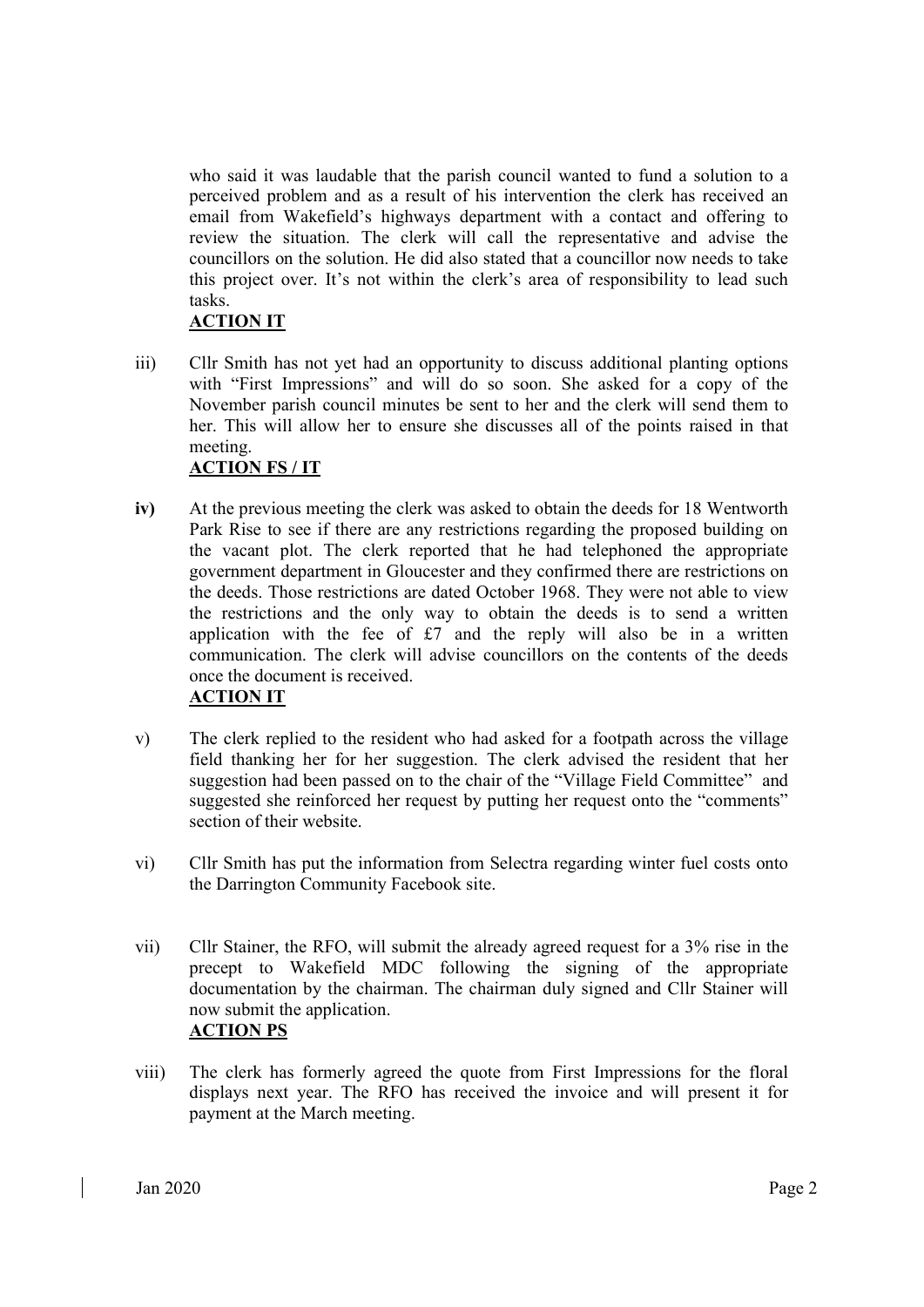- ix) Cllr Stones has ordered new pads for the defibrillator. The current pads shelf life expires in February. Additionally, the door to the telephone box was jammed, due to swelling woodwork, and once reported was "fixed" immediately by Cllr. Britton.
- x) The clerk has ordered and received the Society of Local Council Clerk's first training course.
- xi) Cllr Stones has given the RFO the £100 advertising fee from the Darrington for the last two newsletters advertisements.

## 2020-01-04 Correspondence:

i) Mr. Brown, the expert who has previously visited the village to inspect and advise on the apple trees in the "old orchard" has written to say that he has recently visited the village and can report that the trees appear to be doing well. There is one dead tree. He advises that the trees would benefit greatly from pruning and has offered to supervise the process. He offered some dates. The meeting agreed the 1st of February. Cllr Smith agreed to reply to Mr Brown and co-ordinate arrangements for the event. Cllr Stones has a neighbour with a chainsaw and his assistance will be useful in chopping down the dead tree although that need not be on the same date.

### ACTION FS

- ii) A letter has been received from the school's headmistress asking for a Section 137 £70 grant towards refreshments for the carol service. This grant had already been approved at the previous meeting.
- iii) The clerk has received a notice from Wakefield MDC reporting that the approval procedure for the installation of attachments to street lighting columns has been amended. The email contained an attachment with application forms for permission to proceed with such installations. However, it is not immediately clear as to whether the form is to be completed wholly by the parish council or more likely by the contractor, in our case "First Impressions". The meeting felt that First Impressions would receive numerous requests from their clients and asked Cllr Smith to liaise closely with them for advice on how to proceed. The forms must be returned by  $31<sup>st</sup>$  of January. Darrington's baskets are not removed and replaced between being furnished with new displays. The clerk handed a copy of the application forms to all the councillors but will email Cllr. Smith with all of the documentation and she will expedite the enquiry. Cllr Stainer was also asked to clarify the amount of public liability insurance on the council's insurance policy.

# ACTION FS / IT..PS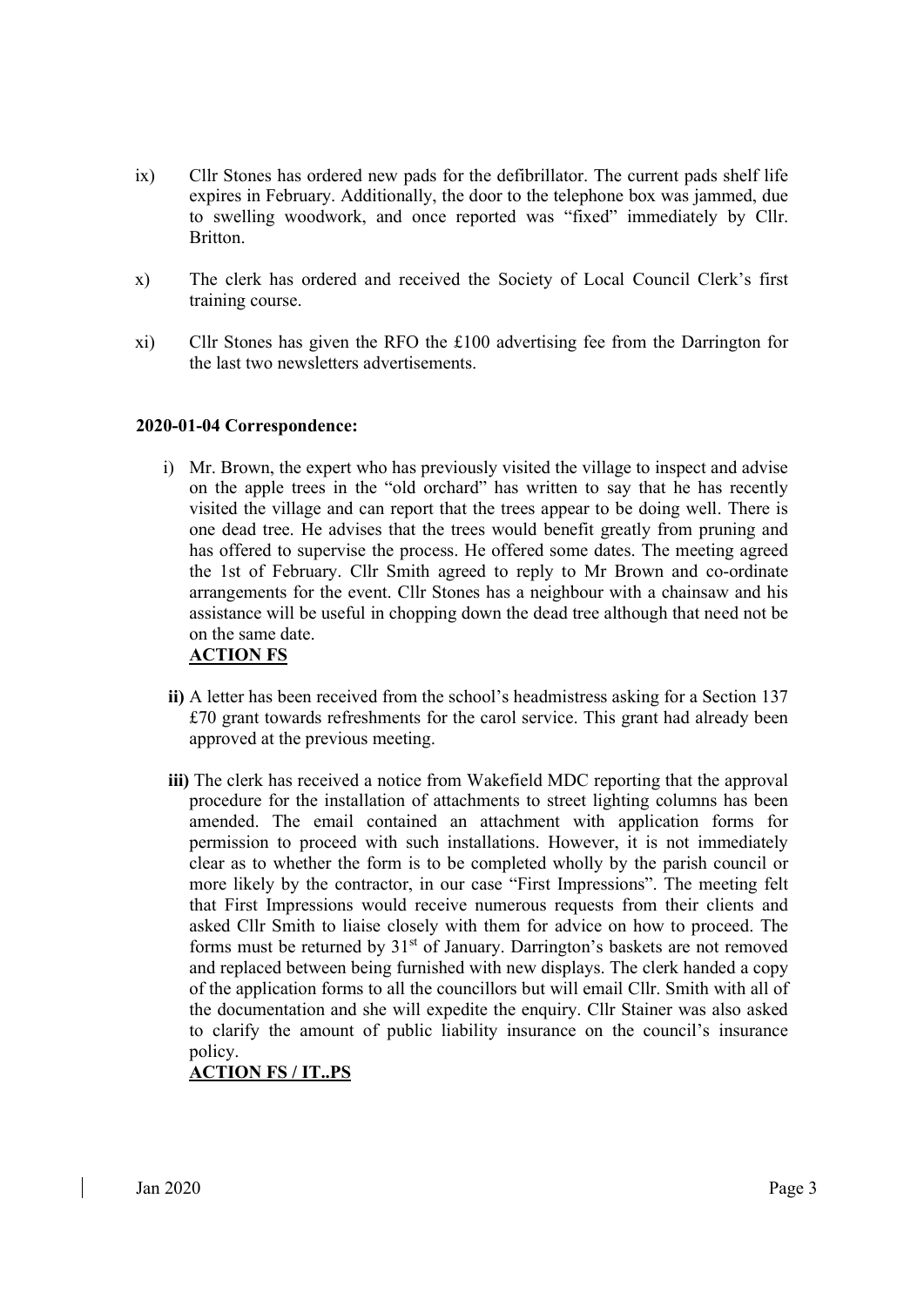iv) A phone call from a resident in Philips Lane who had been told by a delivery driver that he would not drive his vehicle up the lane because of overhanging vegetation. The resident had also approached the PCC and we were told that the PCC had replied stating it was the responsibility of Wakefield MDC and copied Wakefield MDC on that email. The PCC will forward that email to Cllr. Jones also.

### 2020-01-05 Finance:

The RFO (Cllr Stainer) reported that the amount brought forward from the end of November was £22,495.90. There was one item of income.

| Date     | Income Source    | Income Stream      | Amount  |
|----------|------------------|--------------------|---------|
| 31/12/19 | Darrington Hotel | <b>Newsletters</b> | £100.00 |

There were two items of expenditure:

| Date       | Item      | Pavment    | <u>Payee</u>   | Reason                      | Amount | VAT |
|------------|-----------|------------|----------------|-----------------------------|--------|-----|
|            |           | Method     |                |                             |        |     |
| 19/12/2019 | 20-1920   | Cheque 794 | Carter Jackson | Printing Autumn newsletters | £99.75 |     |
| 19/12/2019 | $21-1920$ | Cheque 795 | P. M. Stainer  | Printer Ink                 | £22.63 |     |

This left a balance of £22,423,52.

There were five proposed payments in January for approval:

| Date     | <b>Item</b> | Payment      | Payee                     | Reason            | Amount    | $VAT$  |
|----------|-------------|--------------|---------------------------|-------------------|-----------|--------|
|          |             | Method       |                           |                   |           |        |
| 9/1/2020 | 22-1920     | Direct Debit | Public Works Loan Board   | Loan Repayment    | £1,104.17 | £0     |
| 9/1/2020 | 23-1920     | Cheque 796   | M. Flaherty               | Electrical Supply | £20.00    | £O     |
|          |             |              |                           | Christmas<br>For  |           |        |
|          |             |              |                           | Lights            |           |        |
| 9/1/2020 | 24-1920     | Cheque 797   | I. Thompson               | Clerk<br>Council  | £99.00    | £19.80 |
|          |             |              |                           | Training          |           |        |
| 9/1/2020 | 25-1920     | Cheque 798   | Darrington Primary School | Section 137 Grant | £70.00    | £0     |
| 9/1/2020 | 26-1920     | Cheque 799   | M. Britton                | Printer Ink       | £49.50    | £8.25  |

Cllr Stones proposed payment and was seconded by Cllr Smith and unanimously approved.

Cllr Stainer then reviewed the current position against the budget. He has, once again, reduced budgeted figures for gardening maintenance as there were no payments made this month. There is significant uncertainty as to whether we will receive any infrastructure levy payments, but he has retained the figures in the budget. He once again stressed that project figures were no more than a rough estimate – the council continues to have not yet identified specific projects, so they cannot be costed! Given these "unknowns" his broad-brush estimate for the end of the financial year end figure is circa £23,000.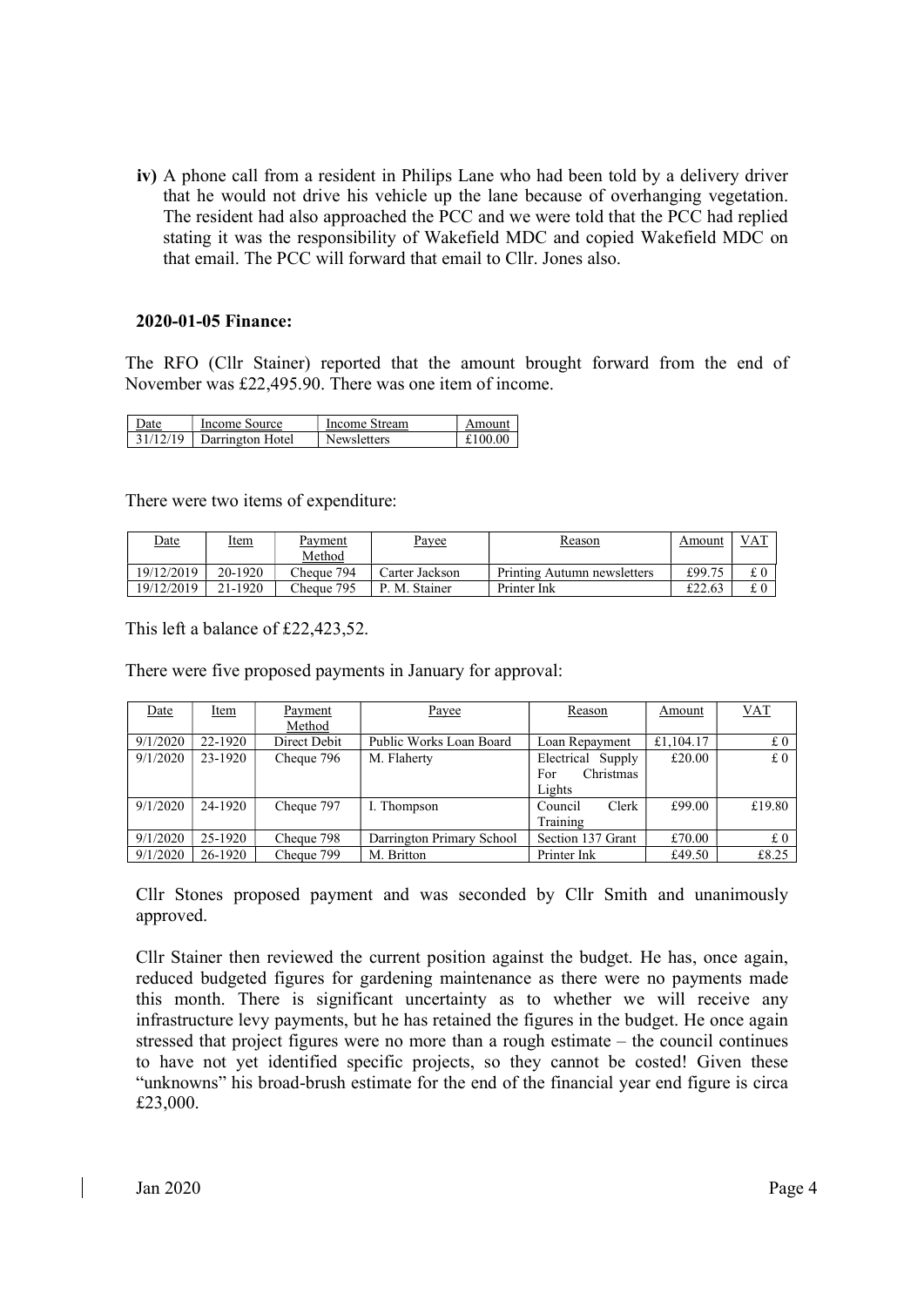### 2020-01-06 Planning Matters:

i) Grovehall Lane, Knottingley Demolition of timber office, construction of new workshop and office, and new entrance lobby. Application has been approved by Wakefield Planning

### 2020-01-07 Post Christmas Planning:

The chairman has already, single handed, removed the lights for the Christmas tree. He has also taken it down and cut into manageable pieces and disposed of at the council tip. He reported that only two thirds of the council's lights were used and there are some left which might be used next year on additional displays. However, they would need a "starter" to be used as a new string. Cllr Stones volunteered to cost such a "starter". ACTION VS

### 2020-01-08 Reports:

# School Report

Nothing to report.

### Village Field

Nothing to report.

### "In Bloom"

No report.

### **Gardening Club**

Cllr Tagger reported once again, an enjoyable, productive meeting with fourteen attendees.

### Police Report

Cllr. Stones reported that the police had reported to her "no significant incidents".

### **Newsletter**

No report.

# 2020-01-09 Other Business:

### Potential Parish Projects

Requests for residents to propose parish projects have been widely circulated. The chairman gave a list of current requests, although the requests for more continues to be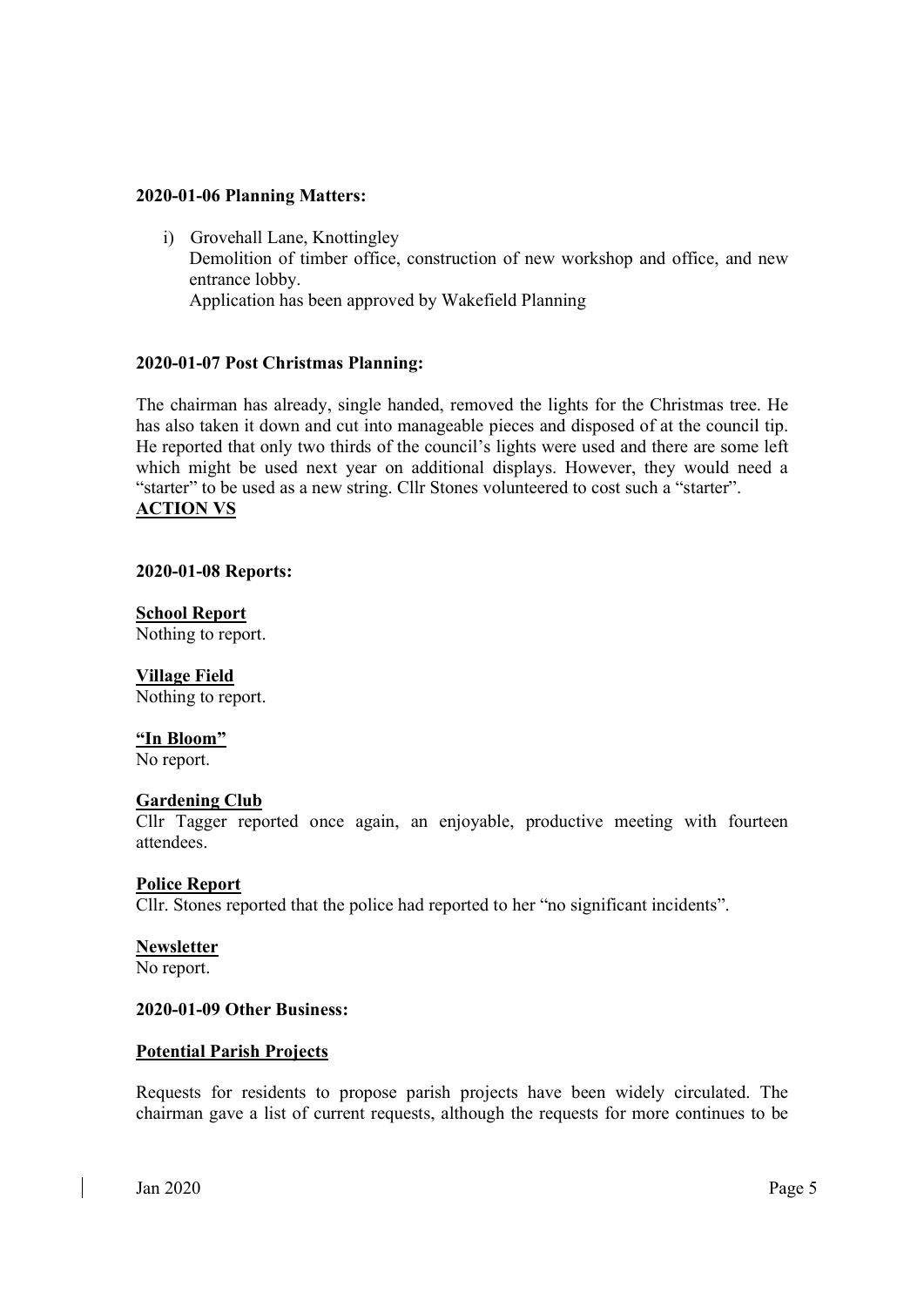widely encouraged. He stressed that this is the current list and a more comprehensive one will unfold in the future. Cllr Smith will ultimately run a poll on popularity of requests on Facebook pages once the collection is ends.

- i) Currently the most requested item is a "litter pick", particularly the A1 north access where the slip road bends through 180 degrees. However, this would be a dangerous undertaking and indeed any risk assessment would require either closing the slip or having significant warning signs in place and well beyond the acceptable risks for residents to be allowed to undertake. The clerk stated that he felt he had a verbal agreement with Wakefield's "Street Scene" team to do perform the task and ask them if that was still on offer.
	- ACTION IT
- ii) A path across the village field as discussed at the last meeting. A decision on this is the responsibility of the Village Field Committee.
- iii) Beehives in the "old orchard". This would have to go through the parochial church council as they own the field. The clerk was asked to formally write to the PCC to seek their views on this request. ACTION IT
- iv) Christmas lights on the lampposts.
- v) The erection of a barrier on back lane to prevent people walking onto the A1.

## Cllr Jones Report

Cllr Jones of Wakefield MDC had at this point joined the meeting and actions for which he had previously volunteered support or new ones where it was felt he might be able to help were discussed.

- i) The department associated with distribution of salt are reviewing this year's proposals and are expected to change them in future.
- ii) Milners Lane the appropriate department within Wakefield MDC are still working on ownership and responsibilities.
- iii) Cllr Jones asked the resident who had discussed bird food to send details, including photos, to him for review.
- iv) The slip road illegal parking situation. "Highways" at Wakefield are certain it is a Highways England responsibility and are pursuing the matter on our behalf
- v) Cllr Jones asked for photographs of the vehicles parking on the pavement near the junction of Estcourt Road and Orchard Lane. Cllr Britton will provide. The chairman asked for clarification on whether or not this is illegal as the pavement is